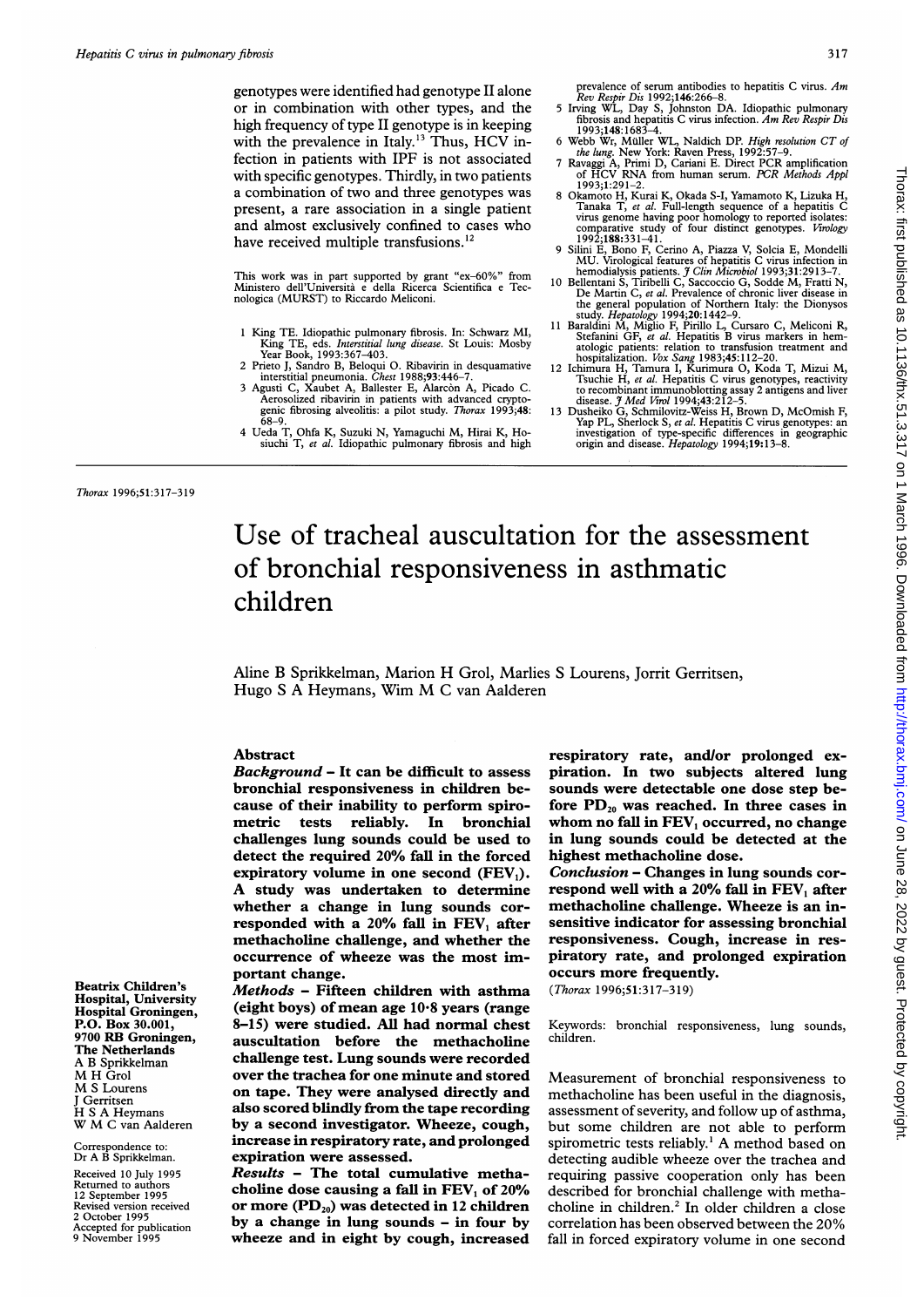Characteristics of patients and results of lung function testing

| Patient<br>no. | Age<br>(vears) | <i>FEV,IVC</i><br>(%) | Methacholine (mg/ml) |          | Lung sounds                       |
|----------------|----------------|-----------------------|----------------------|----------|-----------------------------------|
|                |                |                       | $PD_{20}$            | PDwheeze |                                   |
|                | 10             | 86                    | 1.2                  | $1-2$    | Cough                             |
| 2              | 12             | 71                    | 0.6                  | 0.6      | Wheeze                            |
| 3              | 11             | 75                    | 4.9                  | 4.9      | Cough                             |
| 4              | 9              | 77                    | >39.3                | >39.3    | None                              |
| 5              | 10             | 77                    | $1-2$                | $1-2$    | Increased respiratory rate        |
| 6              | 15             | 60                    | 0.6                  | 0.3      | Wheeze                            |
|                | 11             | 76                    | 39.3                 | 39.3     | Wheeze                            |
| 8              | 9              | 90                    | 19.6                 | 9.8      | Cough, increased respiratory rate |
| 9              | 12             | 86                    | 2.5                  | 2.5      | Cough, prolonged expiration       |
| 10             | 9              | 84                    | 4.9                  | 4.9      | Wheeze                            |
| 11             | 12             | 82                    | 4.9                  | 4.9      | Cough                             |
| 12             | 10             | 64                    | >39.3                | >39.3    | None                              |
| 13             | 8              | 93                    | 9.8                  | 9.8      | Increased respiratory rate        |
| 14             | 11             | 78                    | 1·2                  | 1.2      | Cough, prolonged expiration       |
| 15             | 13             | 90                    | >39.3                | >39.3    | None                              |

FEV<sub>1</sub> = forced expiratory volume in one second; VC = vital capacity; PD<sub>20</sub> = dose of methacholine causing a 20% fall in FEV<sub>1</sub>; PDwheeze = dose of methacholine at which change in lung sounds was heard.

> (FEV<sub>1</sub>) after inhaling methacholine ( $PC_{20}$ ) and the occurrence of wheeze. $23$  It was reported recently that the auscultation method is potentially dangerous because significant falls in transcutaneous oxygen tension sometimes occur in the absence of wheeze.<sup>4</sup>

> Since the results of studies that use audible wheeze as an indicator of bronchial responsiveness during challenge tests are controversial, we investigated in a pilot study whether a change in lung sounds corresponded to <sup>a</sup> 20% fall in FEV, after methacholine challenge in asthmatic children, and whether the occurrence of wheeze was the most important change.

# Methods

#### **SUBJECTS**

Fifteen asthmatic children (eight boys) aged 8-15 years (mean 10-8 years) were recruited from our outpatient clinic. The mean baseline Tiffeneau index (FEV<sub>1</sub>/IVC) before the methacholine challenge test was 79% of predicted (range 60-93). All children had normal chest auscultation before the challenge test. Bronchial challenge with methacholine was requested as part of their routine evaluation and consent of the child and parents was obtained. Sympathomimetic bronchodilator therapy was withheld for at least eight hours (short acting) or 24 hours (long acting) before testing and antihistamines for one week. Inhaled corticosteroids and sodium cromoglycate were continued. The study was approved by the medical ethics committee of our hospital.

# INHALATION CHALLENGE TEST

The children performed spirometric tests using a water sealed spirometer (Lode, Groningen, The Netherlands). The best result of three FEV, attempts was used for analysis. Methacholine inhalation challenge was preceded by baseline lung function measurements, followed immediately by inhalation of saline control. After inhalation of saline doubling concentrations of methacholine (beginning with  $0.15$  mg/ml to a maximum of  $39.3$  mg/ml) were delivered during four inhalations via a gauged DeVilbiss nebuliser model 646, with

a calibrated output of  $5.0 \mu l$  per puff. The DeVilbiss nebuliser was attached to a French Rosenthal dosimeter. During each inhalation of the aerosol a deep breath was taken and held for 10 seconds. The aerosol was delivered into the mouth piece and a nose clip was applied. Three minutes after the fourth inhalation of the diluent  $FEV<sub>1</sub>$  measurements were performed. Each methacholine concentration was given at five minute intervals. The tests were discontinued if FEV, decreased by 20% or more from the baseline or when the maximum dose of methacholine was reached. Bronchial responsiveness was defined as the total cumulative dose of methacholine inducing <sup>a</sup> 20% or more fall in  $FEV_1$  ( $PD_{20}$ ).

#### TRACHEAL AUSCULTATION

A microphone (Wip en Broos, Winsum, The Netherlands) was placed in the suprasternal notch and lung sounds were recorded over the trachea for one minute starting two minutes after administration of each dose of methacholine during quiet respiration. The microphone was attached to the skin with two sided adhesive tape rings. Lung sounds were stored on tape (DT-120 Rn, Sony), using a digital audio tape recorder (DTC-59 ES, Sony) and were analysed by headphone (Beyer Dynamic DT 801). The lung sounds were scored directly as wheeze, cough, prolonged expiration, and increase in respiratory rate. Cough was scored if it was persistent, and prolonged expiration was scored when the duration of expiration exceeded the duration of inspiration. Increase in respiratory rate was defined as an increase of 50% or more from baseline respiratory rate. A second analysis of the lung sounds was blindly scored from the audio tape recordings by another physician who was unaware of patient characteristics, baseline lung function, and the methacholine concentrations. During this second analysis lung sounds of all children were successively recorded on one tape and no indication of the start and ending of the challenges was given. The total cumulative methacholine dose at which a change in lung sounds was heard was defined as PDwheeze.

#### Results

The results of the study are presented in the table. In 12 of the 15 children the methacholine  $PD_{20}$  was detected by the change in lung sounds - in four by wheeze and in eight by cough, prolonged expiration, and/or increased respiratory rate. In two children lung sounds were detectable one dose step before the  $PD_{20}$  was reached. In three of <sup>15</sup> children in whom no change in lung sounds could be detected there was no fall in  $FEV<sub>1</sub>$  on the highest methacholine dose.

Total agreement was found between the lung sounds scored directly and the lung sounds scored blindly during the subsequent audio tape recording analysis.